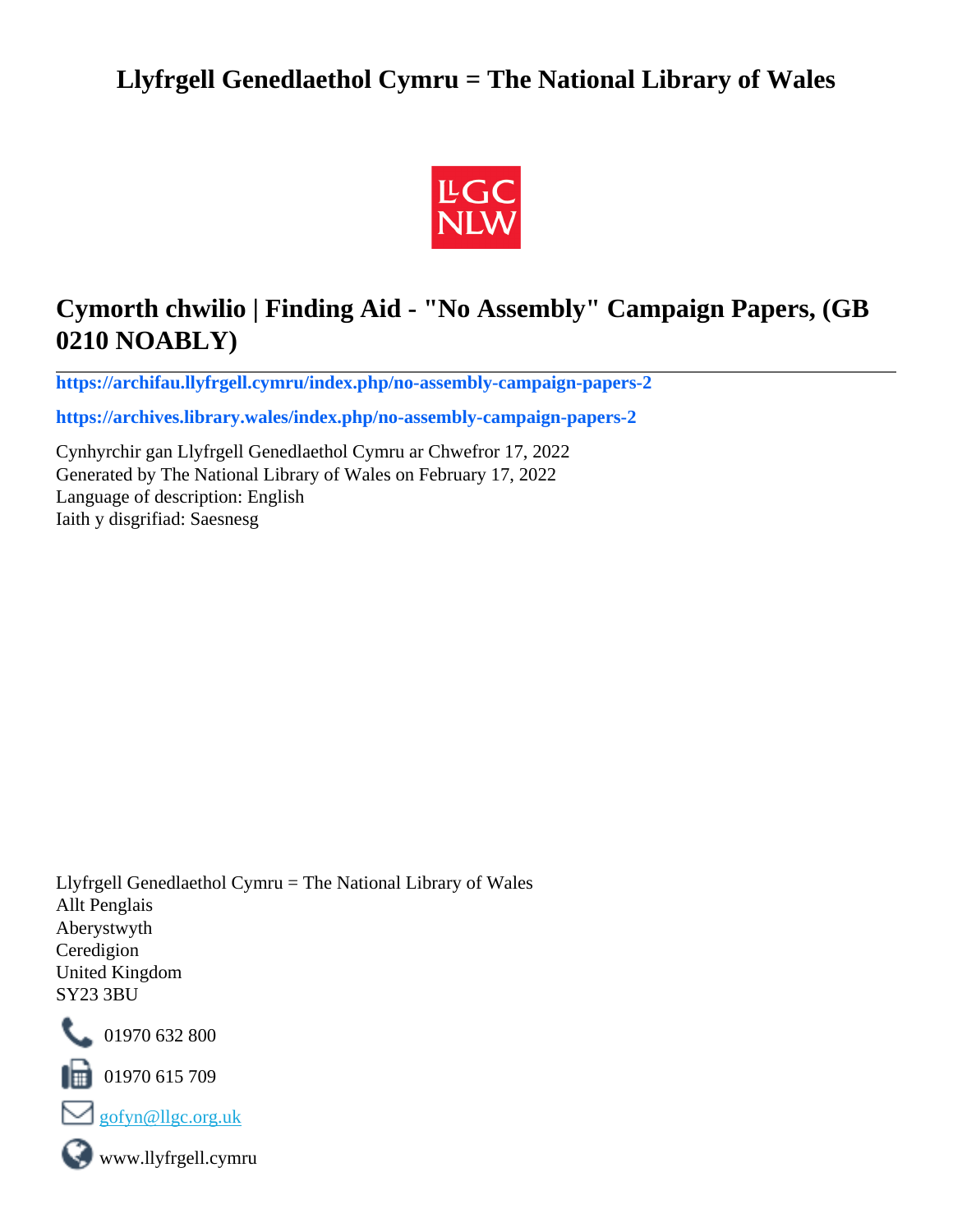# **Tabl cynnwys | Table of contents**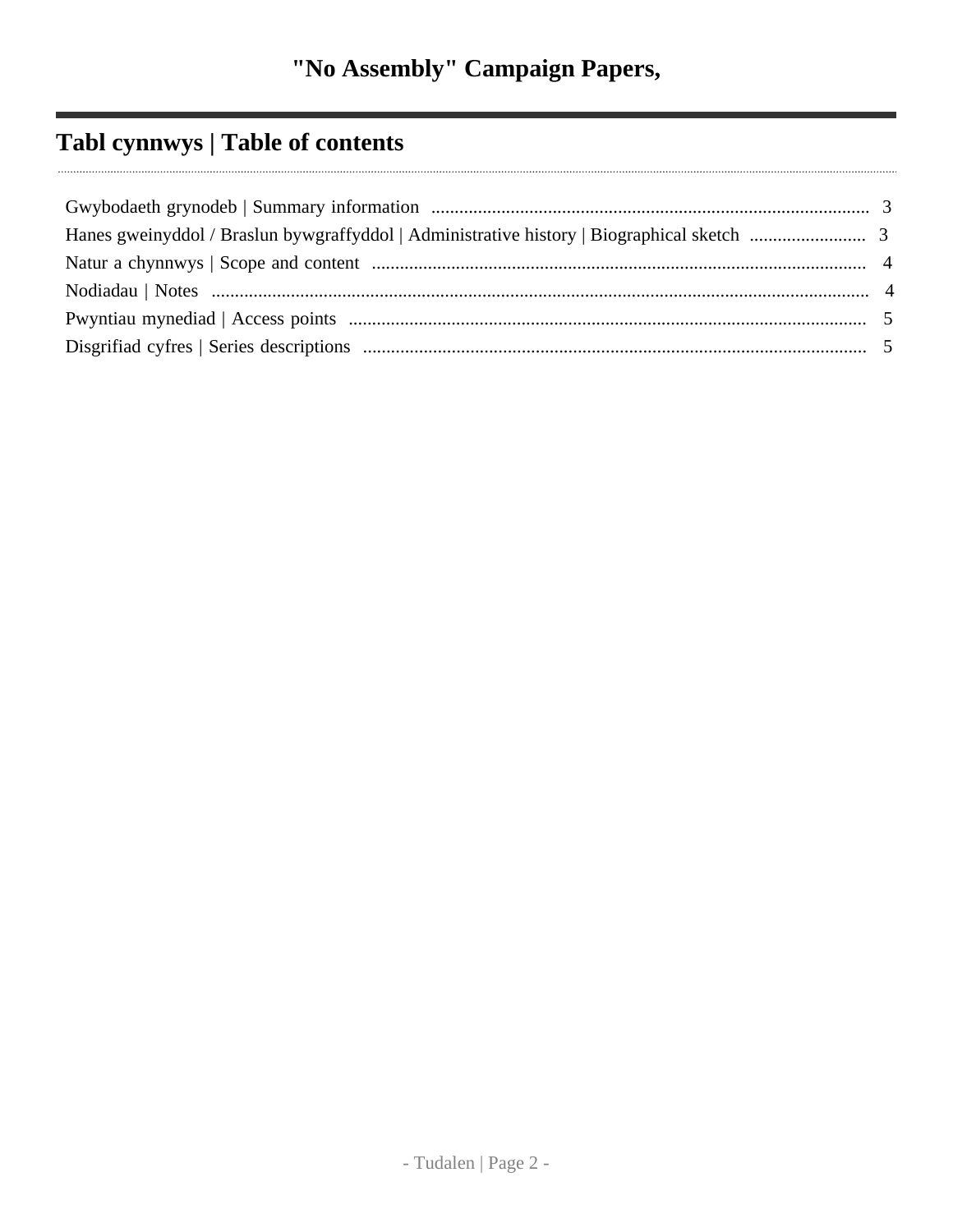## <span id="page-2-0"></span>**Crynodeb o wybodaeth | Summary of information**

| <b>Lleoliad   Repository:</b>                                                       | Llyfrgell Genedlaethol Cymru $=$ The National Library of Wales |  |
|-------------------------------------------------------------------------------------|----------------------------------------------------------------|--|
| <b>Teitl</b>   Title:                                                               | "No Assembly" Campaign Papers,                                 |  |
| Cod cyfeirnod  <br><b>Reference code:</b>                                           | <b>GB 0210 NOABLY</b>                                          |  |
| Virtua system control<br>number [alternative]:                                      | vtls003844677                                                  |  |
| <b>Project identifier</b><br>[alternative]:                                         | <b>ANW</b>                                                     |  |
| <b>Dyddiad</b>   Date:                                                              | 1978-1979 / (dyddiad creu   date of creation)                  |  |
| Disgrifiad ffisegol  <br><b>Physical description:</b>                               | 0.018 cubic metres (2 boxes)                                   |  |
| Lleoliad ffisegol  <br><b>Physical location:</b>                                    | ARCH/MSS (GB0210)                                              |  |
| Dyddiadau creu,<br>golygu a dileu   Dates<br>of creation, revision<br>and deletion: | May 2003                                                       |  |
| <b>Nodyn</b>   <b>Note</b><br>[generalNote]:                                        | Title supplied from contents of fonds                          |  |

# <span id="page-2-1"></span>**Hanes gweinyddol / Braslun bywgraffyddol | Administrative history | Biographical sketch**

#### **Nodyn | Note**

Following the passing of the Wales Act 1978 enabling devolution, the Labour government held a referendum on whether its provisions should be implemented. The "No Assembly" Campaign was organised to campaign for a 'no' vote in the Devolution Referendum for Wales of 1st March 1979. The referendum proved a major defeat for the pro-devolution cause. The chairman of the campaign was the Conservative politician, Lord Gibson-Watt (1918-2002), but membership was drawn from across the parties.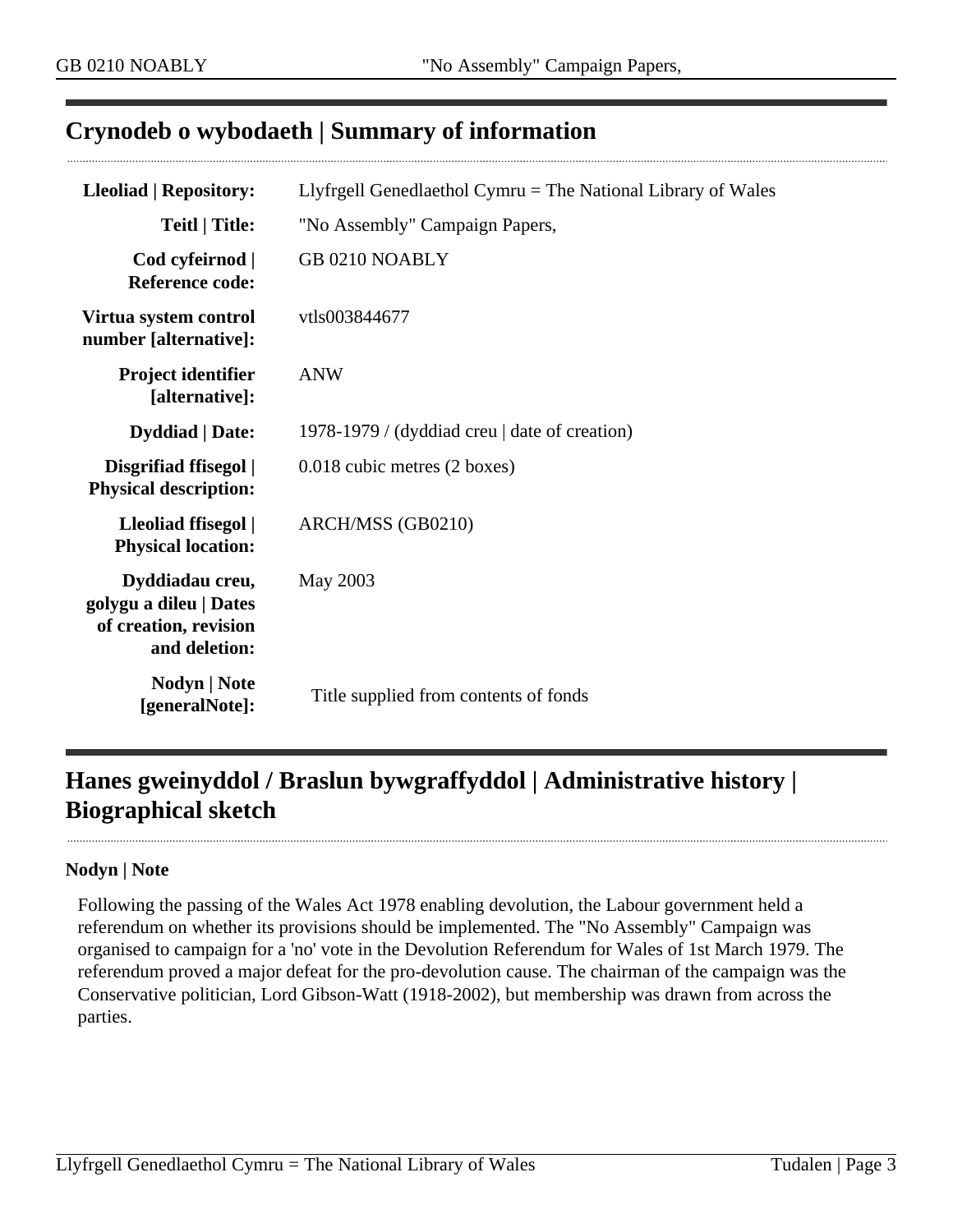## <span id="page-3-0"></span>**Natur a chynnwys | Scope and content**

Correspondence relating to the No Assembly Campaign, 1979; press releases, speeches, and articles, 1979; miscellaneous administrative papers, 1978-1979; and press-cuttings, 1979.

## <span id="page-3-1"></span>**Nodiadau | Notes**

### **Nodiadau teitl | Title notes**

#### **Ffynhonnell | Immediate source of acquisition**

Donated by Lord Gibson-Watt, Llandrindod Wells, 1986.

#### **Trefniant | Arrangement**

Arranged as general correspondence; press releases, speeches and aricles; miscellaneous papers; and miscellaneous press cuttings.

#### **Cyfyngiadau ar fynediad | Restrictions on access**

Readers consulting modern papers in the National Library of Wales are required to sign the 'Modern papers - data protection' form.

#### **Amodau rheoli defnydd | Conditions governing use**

Usual copyright regulations apply

#### **Rhestrau cymorth | Finding aids**

A hard copy of the catalogue, is available in Minor Lists and Summaries 1986, p. 54, at the National Library of Wales.

#### **Disgrifiadau deunydd | Related material**

Further papers of anti- and pro- devolution campaigns are in NLW: "Wales for the Assembly" Campaign Records, 1975-1979, Conservative Party (North Wales) papers, Gus Jones papers; Aberystwyth "No Assembly" Campaign, John Ormond papers and Newport West Labour Party papers.

### **Ychwanegiadau | Accruals**

Accruals are not expected.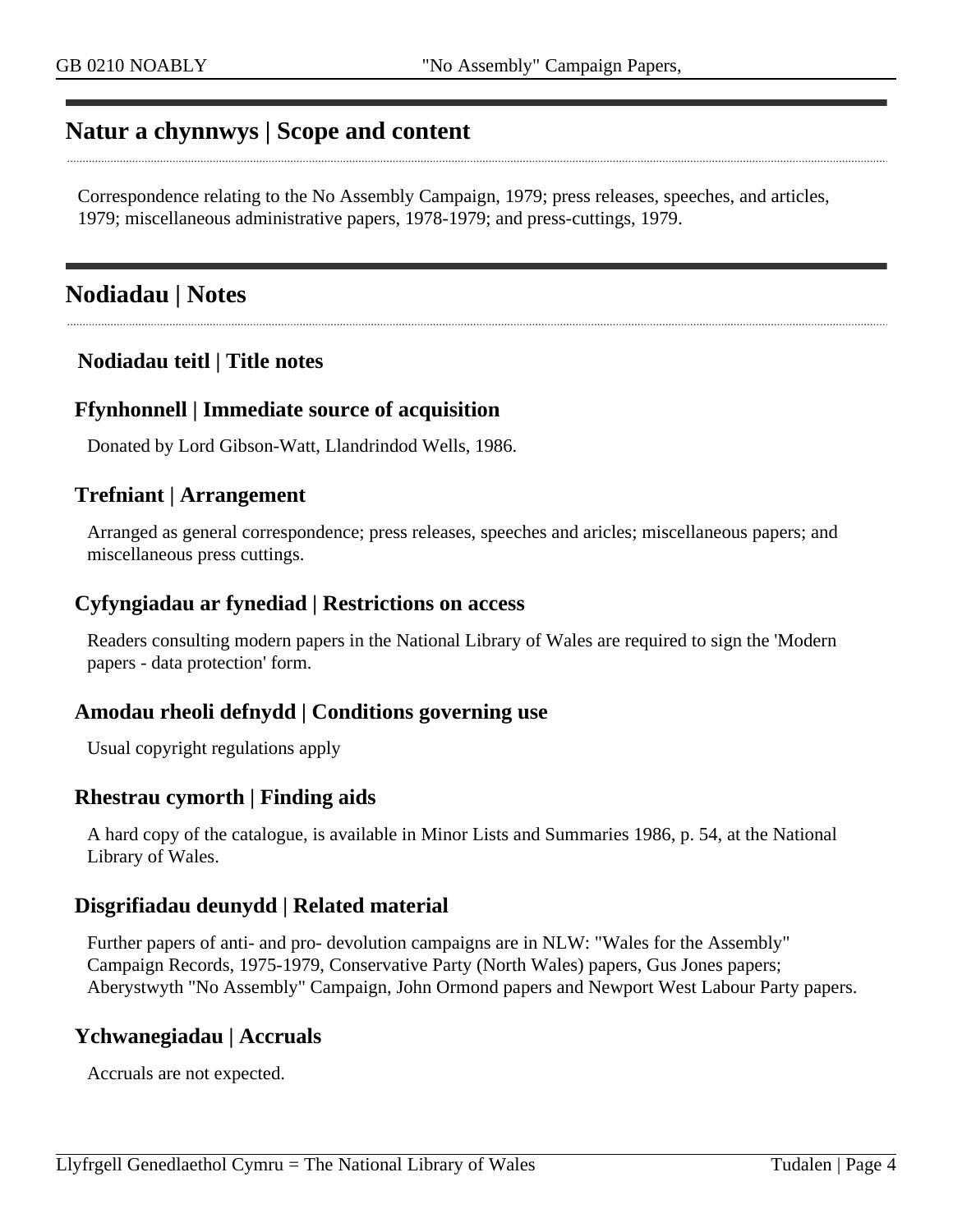### **Nodiadau eraill | Other notes**

• **Dynodwr sefydliad | Institution identifier**: Llyfrgell Genedlaethol Cymru = The National Library of Wales

## <span id="page-4-0"></span>**Pwyntiau mynediad | Access points**

- No Assembly Campaign -- Archives
- Political campaigns -- Wales. (pwnc) | (subject)
- Decentralization in government -- Wales. (pwnc) | (subject)
- Decentralization in government -- Great Britain. (pwnc) | (subject)
- Wales -- Politics and government -- 20th century. (pwnc) | (subject)

## <span id="page-4-1"></span>**Disgrifiad cyfres | Series descriptions**

| Cod cyfeirnod     | Teitl   Title                                                                                                                                                                                                              | Dyddiadau   Dates | Disgrifiad ffisegol   Physical |
|-------------------|----------------------------------------------------------------------------------------------------------------------------------------------------------------------------------------------------------------------------|-------------------|--------------------------------|
| Reference code    |                                                                                                                                                                                                                            |                   | description                    |
| 1. vtls005024941  | File - General correspondence,                                                                                                                                                                                             | Jan - March 1979. |                                |
| ISYSARCHB3        |                                                                                                                                                                                                                            |                   |                                |
|                   | Nodyn   Note [generalNote]:                                                                                                                                                                                                |                   |                                |
|                   | Preferred citation: 1.                                                                                                                                                                                                     |                   |                                |
|                   | Lleoliad ffisegol   Physical location:                                                                                                                                                                                     |                   |                                |
|                   | ARCH/MSS (GB0210)                                                                                                                                                                                                          |                   |                                |
| 2. vtls005024942  | File - Press releases, speeches, articles, etc,                                                                                                                                                                            | Jan - Feb 1979.   |                                |
| <b>ISYSARCHB3</b> |                                                                                                                                                                                                                            |                   |                                |
|                   | Nodyn   Note [generalNote]:                                                                                                                                                                                                |                   |                                |
|                   | Preferred citation: 2.                                                                                                                                                                                                     |                   |                                |
|                   | Lleoliad ffisegol   Physical location:                                                                                                                                                                                     |                   |                                |
|                   | ARCH/MSS (GB0210)                                                                                                                                                                                                          |                   |                                |
| 3. vtls005024943  | File - Miscellaneous papers, including                                                                                                                                                                                     | 1978-1979.        |                                |
| <b>ISYSARCHB3</b> | minutes of the Montgomeryshire 'No to the                                                                                                                                                                                  |                   |                                |
|                   | Assembly' Campaign, Sept - Nov 1978, lists<br>of meetings, lists ,                                                                                                                                                         |                   |                                |
|                   |                                                                                                                                                                                                                            |                   |                                |
|                   | Natur a chynnwys / Scope and content:                                                                                                                                                                                      |                   |                                |
|                   | Miscellaneous papers, including minutes of the Montgomeryshire 'No to the Assembly' Campaign, Sept<br>- Nov 1978, lists of meetings, lists of liaison officers, lists of speakers, correspondence and leaflets,<br>1978-9. |                   |                                |
|                   | Nodyn   Note [generalNote]:                                                                                                                                                                                                |                   |                                |
|                   | Preferred citation: 3.                                                                                                                                                                                                     |                   |                                |
|                   | Lleoliad ffisegol   Physical location:                                                                                                                                                                                     |                   |                                |
|                   | ARCH/MSS (GB0210)                                                                                                                                                                                                          |                   |                                |